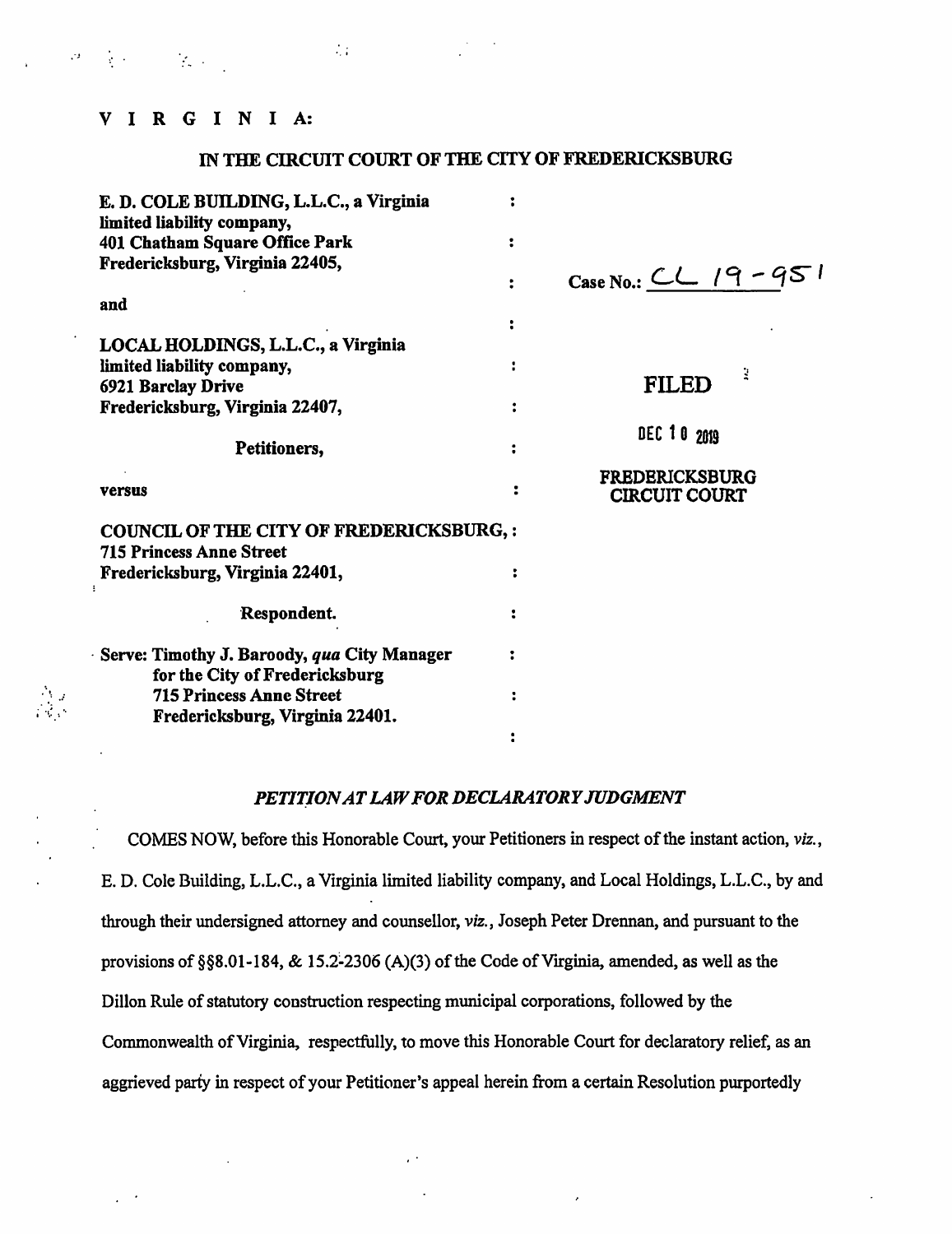enacted by the Council of the City of Fredericksburg, Virginia, at the 12 November 2019, Regular Meeting of the City Council, "Granting a Certificate of Appropriateness for the Relocation of the Slave Auction Block to the Fredericksburg Area Museum", and, in support whereof, your Petitioner would direct the attention of this Honorable Court to the following considerations, viz.:

## Jurisdiction and Venue

1. That this Honorable Court properly retains jurisdiction over the instant Petition pursuant to the provisions of §8.01-184 of the Code of Virginia, as amended, under the rubric "Power to issue declaratory judgments," inasmuch as said code section encompasses, inter alia, controversies involving the interpretation of a statute and a municipal ordinance, areas that are expressly within the purview of the said Code section;

2. That, concomitantly, jurisdiction is conferred by the provisions of 15.2-2306 (A) (3) of the Code of Virginia, and the corresponding provisions contained in Fredericksburg City Code § 72-23.1 (F) (2), in that your Petitioner has initiated the instant action within 30 days of the intended final decision of the City Council as regards "the Relocation of the Slave Auction Block to the Fredericksburg Area Museum"; it bears further mention herein that the aforesaid City Code provision further provides that this timely filing of a Petition for Appeal operates so as to stay the subject decision of the City Council, pending the outcome of the instant appeal;

3. That venue is properly laid with this Honorable Court as "preferred venue", within the intendment of §8.01-261 (3) of the Code of Virginia, and, in any event, since your Petitioners' appeal herein emanates from an action of the City of Fredericksburg City Council, venue with this Honorable Court would also be "permissible venue" within the intendment of §8.01-262 of the Code of Virginia;

 $\overline{2}$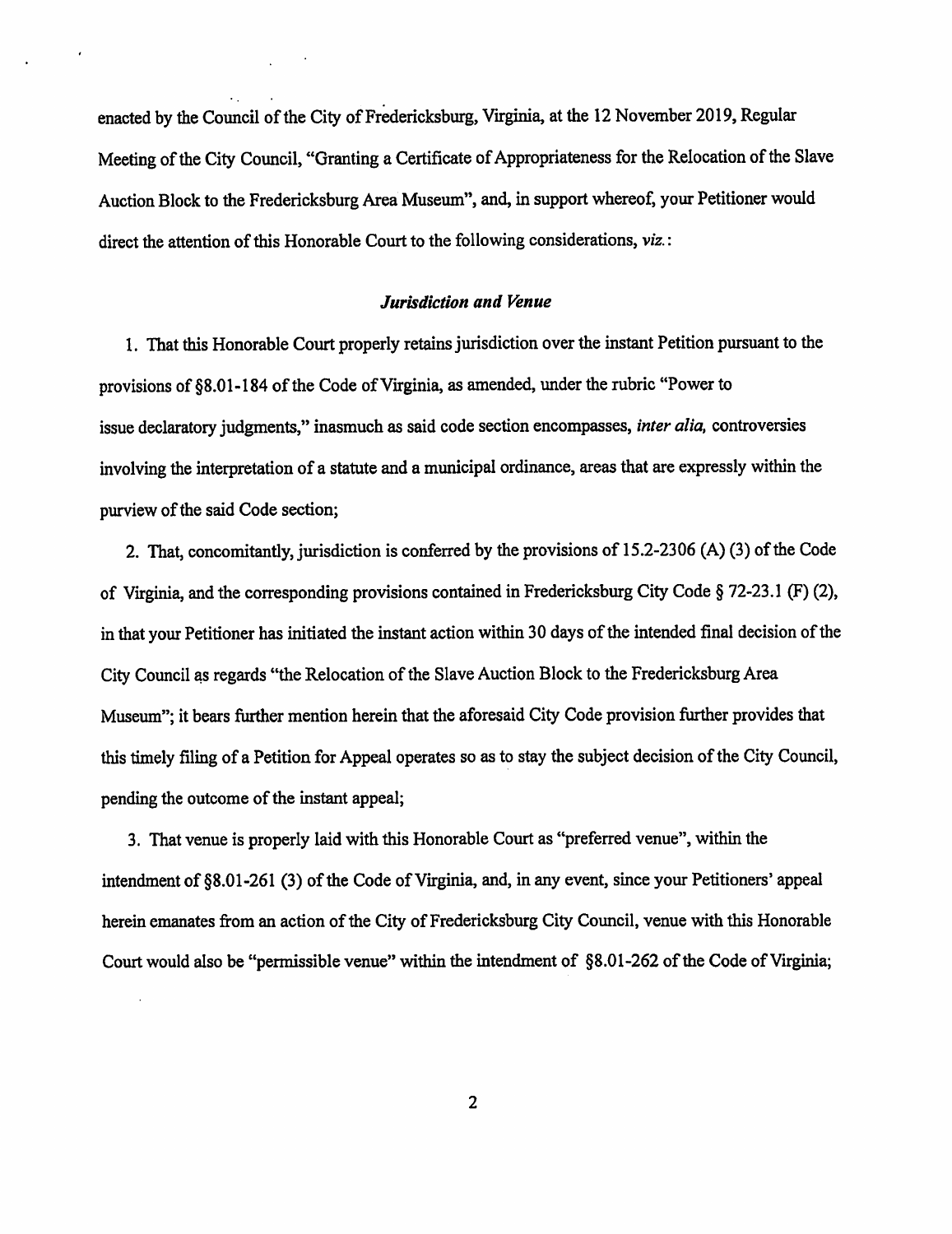## Parties

4. That your Petitioner known as E.D. Cole Building, L.L.C., is a *de jure* limited liability company, organized under the laws of the Commonwealth of Virginia, on 3 September 2008, which maintains its primary place of business located at 401 Chatham Square Office Park, Fredericksburg, Virginia 22405, and, said Petitioner owns certain real estate located at 402 William Street, Fredericksburg, Virginia 22401, consisting of a historic commercial building, popularly known as "The Cole Building," containing, as an anchor tenant, Kybecca Restaurant, is in close proximity to the Slave Auction Block, id est, directly across the street from the Slave Auction Block, and thus has a direct, immediate, pecuniary and substantial interest in the subject decision of the City Council of the City of Fredericksburg, from which your Petitioner now appeals;

5. That your Petitioner known as Local Holdings, L.L.C., is a de jure limited liability company, organized under the laws of the Commonwealth of Virginia, on 4 February 2015, which maintains its primary place of business at 6921 Barclay Drive, Fredericksburg, Virginia 22407, and said Petitioner maintains two distinct businesses at the 401 William Street, Fredericksburg, Virginia, location, id est, at the very same address as the Slave Auction Block, consisting of a sandwich shop business, known as "The Butcher's Table", as well as a butcher shop vending business, known as "Olde Towne Butcher," and, indeed, said Petitioner's aforesaid businesses are directly in front of the Slave Auction Block, in the historic building known as "The Planter's Hotel," built in the 1840s, and said Petitioner also has a direct, immediate, pecuniary and substantial interest in the subject decision of the City Council of the City of Fredericksburg, from which your Petitioners now appeal;

6. That your Respondent, viz., the Council of the City of Fredericksburg (hereinafter referenced qua "City Council") is the legislative body for the municipality known as the City of Fredericksburg, Virginia, and has its principal place of business at City Hall, located at 715 Princess Anne Street, Fredericksburg, Virginia 22401;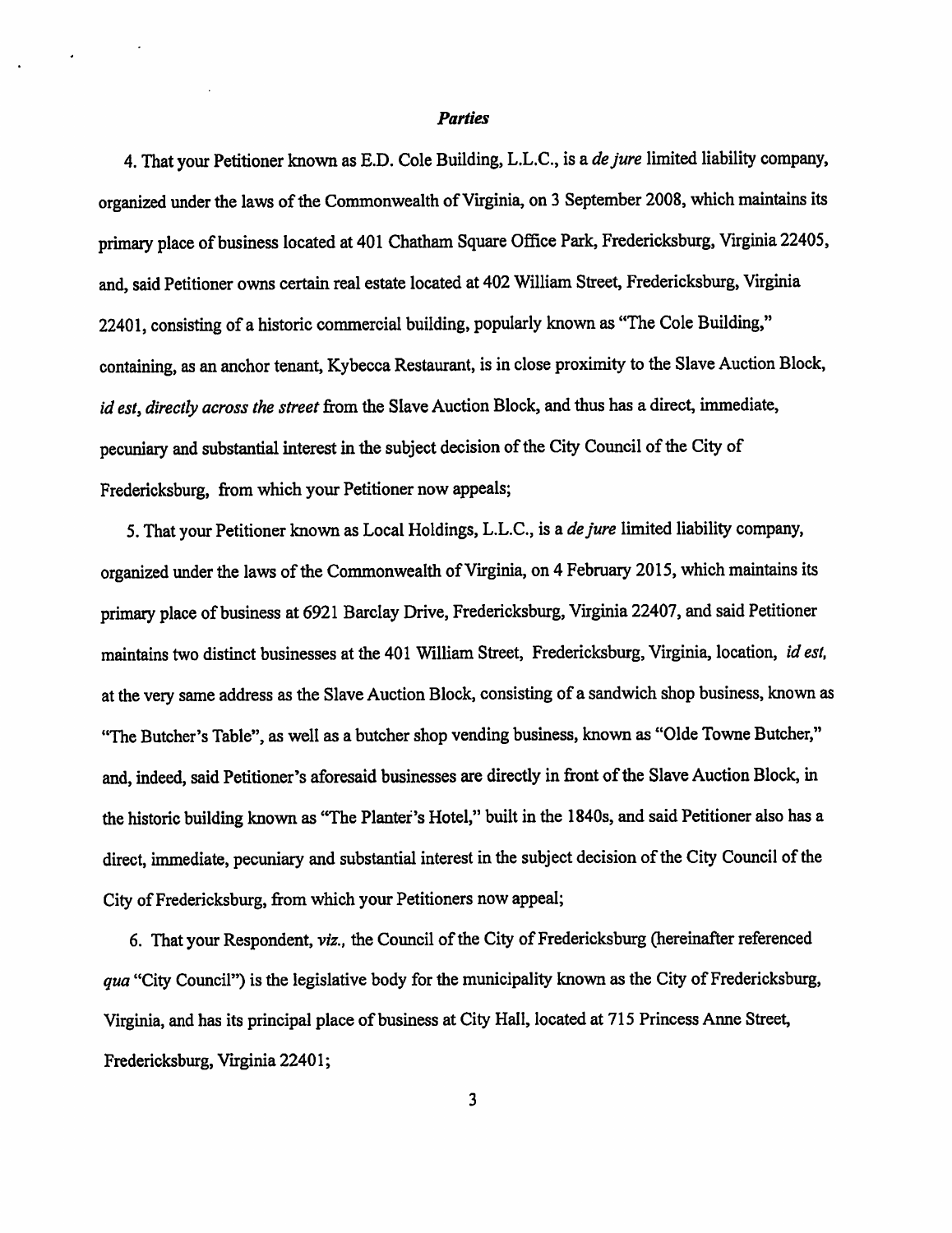## Introduction

7. That your Petitioners have initiated the instant appeal in order to halt the City Council's attempt to undertake a blatant, ultra vires, action, to remove an important historical landmark and structure from

a public right-of-way, at the northwest comer of the intersection of Charles Street and William Street, in the City of Fredericksburg, viz., the Slave Auction Block, where it has stood since 1846, and then cache it away inside the Fredericksburg City Museum;

8. That, whatever purpose or animating intent underlay the subject questioned action of the City Council, it was irrefregabably undertaken in derogation of the Dillon Rule, which strictly delimits the authority of the City Council; accordingly, the City Council's having deigned to pass, by a 6 to 1 margin, no less, on 12 November 2019, a resolution "Granting a Certificate of Appropriateness for the Relocation of the Slave Auction Block to the Fredericksburg Area Museum", is utterly bereft of any statutory or ordinance authority, and is susceptible of being nullified by this Honorable Court;

9. That there can be no gainsaying that each of your Petitioners herein is aggrieved by the subject City Council action, by reason of the prospective diminution in tourist and traveler traffic, and, perforce, the commensurate dip in neighborhood commerce, that would likely follow from the imminent extirpation of the Slave Auction Block, from the comer of Charles and William Streets, and each has standing to pursue the instant action for declaratory relief to nullify the subject City Council action, as one of your Petitioners (E.D. Cole Building, L.L.C.) owns commercial rental real estate directly across William Street from the Slave Auction Block, which stands to decline in rentability owing to a decline in neighborhood commerce, and your other Petitioner (Local Holdings, L.L.C.), similarly, facing a prospective decline in the revenue at its two businesses, especially, at its sandwich shop, given the virtually inevitable decline in neighborhood foot traffic, tourist trolley traffic and foot traffic that would result upon the removal of such a major tourist attraction;

 $\ddot{\phantom{0}}$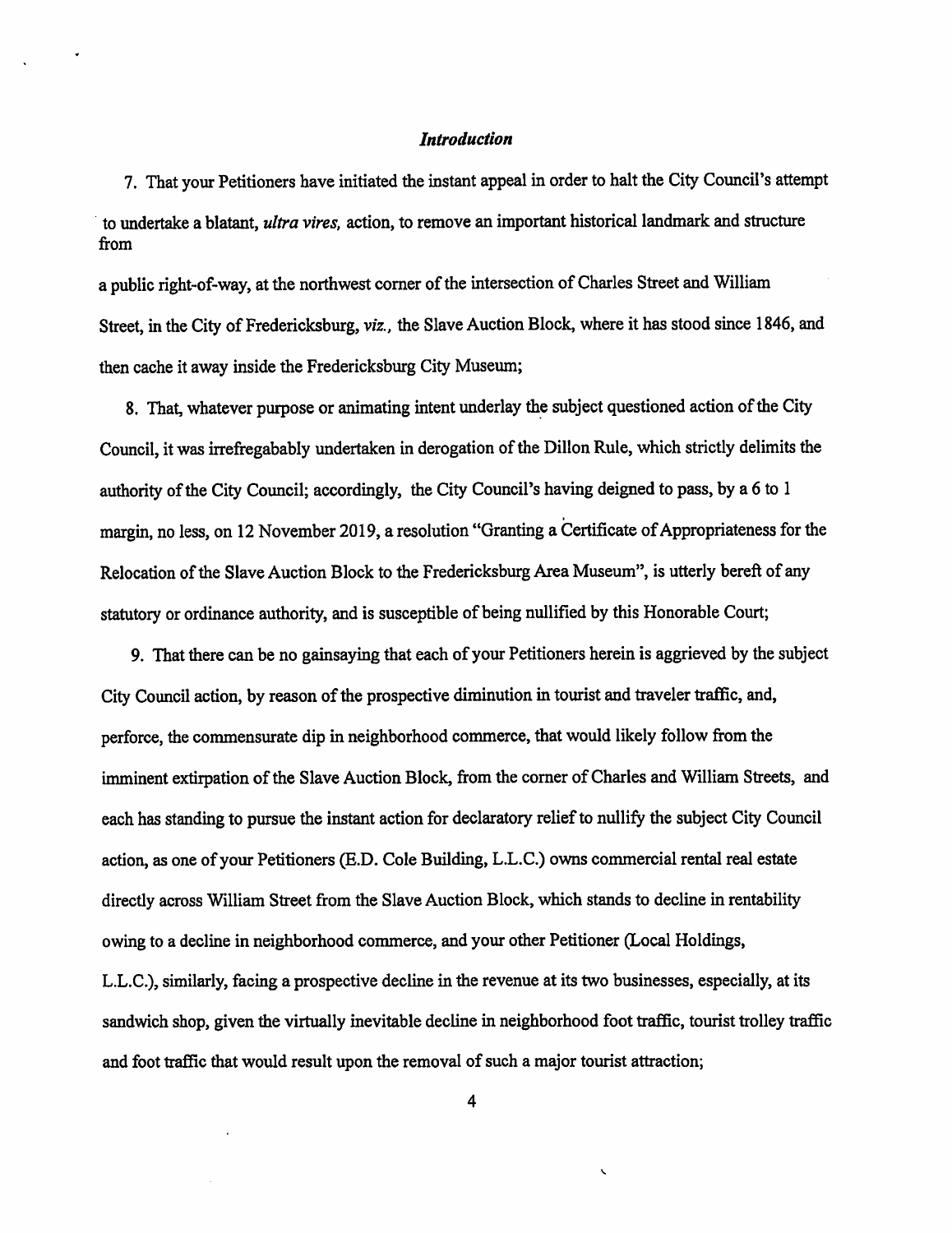10. That The Cole Building, The Planter's Hotel and the Slave Auction Block, are all located within the metes and bounds of the Old and Historic Fredericksburg District (hereinafter referenced qua "HFD"), established in or about 1972 by a statutory enactment of the City Council, §§ 72-3, et seq., of the City Code, and the 40-block HFD is listed on the National Register of Historic Places (hereinafter referenced qua "NRHP");

 $\star$  .

#### The Slave Auction Block

11. That the structure of the Slave Auction Block is a significant structure and landmark in the HFD, recognized as such, as evinced by, *inter alia*, its inclusion among the more than 350 buildings and other structures within the HFD, and, notably, it is currently listed as qua Item #12 among the 28 properties and districts within the City of Fredericksburg, on the NRHP, on the National Park Service's most recent listings, on 6 December 2019, as evinced by the Wikipedia webpage, on even date, a true xerographic copy of which is annexed hereunto, and incorporated herewith by reference thereto, as if set out in full, qua "Petitioners' Exhibit 'A'"; moreover, the Slave Auction Block is affixed to the property upon which it is located, *viz.*, the public right-of-way, at the northwest corner of William & Charles Streets, and is, *ipso facto*, real property;

12. That the Slave Auction Block's significance as a landmark and point of interest is further evinced by, *inter alia*, that it is listed as #14 among the 29 discrete points of interest listed in the legend of the current tourist map of Fredericksburg that is distributed at the Fredericksburg Visitor Center, and annexed hereunto, and incorporated herewith by reference thereto, as if set out in full, qua "Petitioners' Exhibit 'B'" is a true xerographic copy of such map;

13. That the context of the profound and poignant historical significance of the Slave Auction Block has been brought into sharp relief in a guide, endorsed by the City of Fredericksburg, and published in 2014 by the Historic Fredericksburg Foundation, Inc., entitled Fredericksburg [,] The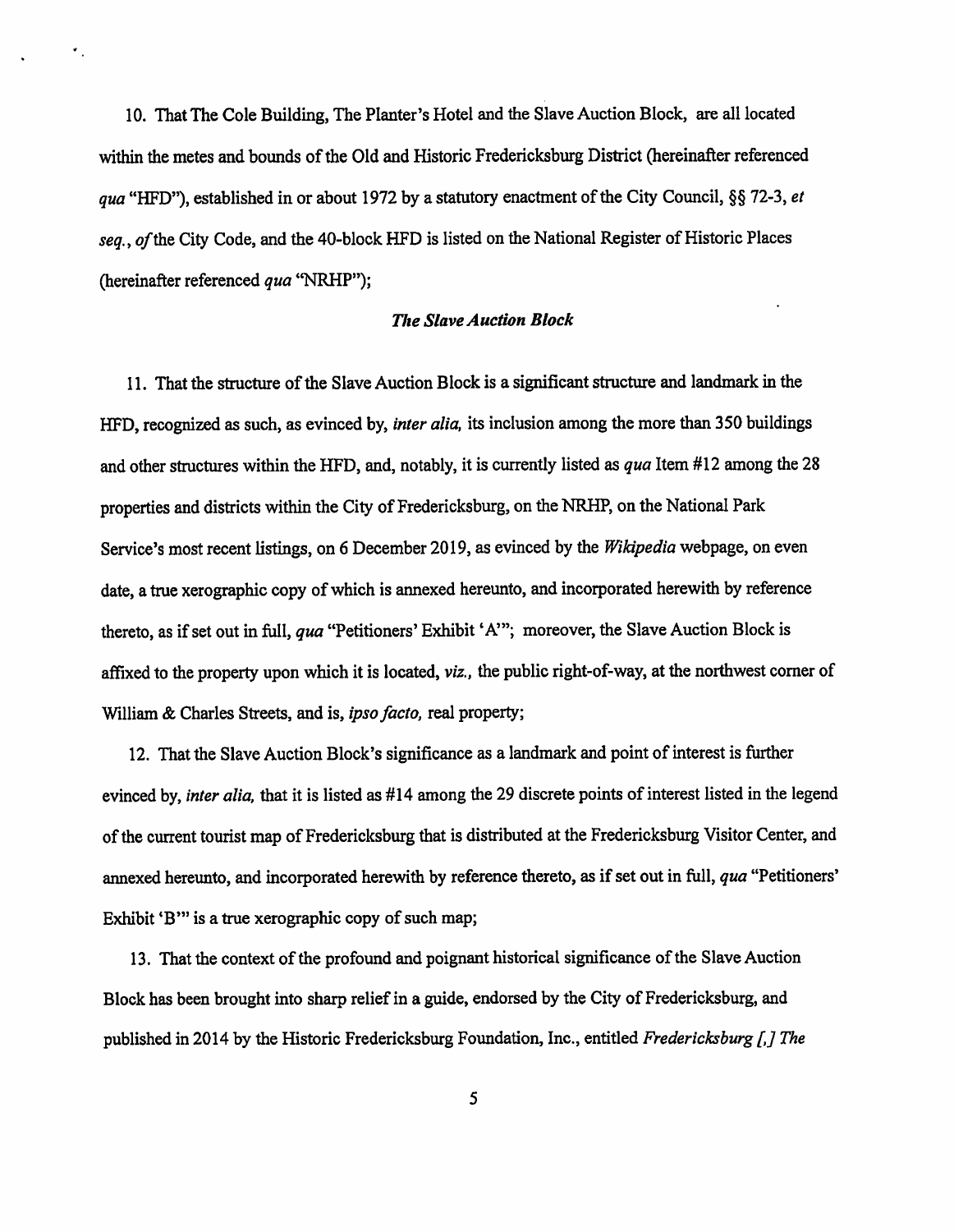Official Guide (referenced hereinafter qua "The Official Guide"); specifically, among the 35 topical references respecting Downtown Fredericksburg, under rubric #35, at pp. 56 & 57 of The Official Guide, is a guide to "Planter's Hotel and the Slave Auction Block", and, annexed hereunto, and incorporated herewith, by reference thereto, as if set out in full, qua "Petitioners' Exhibit 'C'", is a true copy of the front and back covers to The Official Guide, and an excerpt of pp. 56 & 57 of The Official Guide;

14. That the aforesaid excerpt from The Official Guide describes the Slave Auction Block in the starkest of terms:

"On the street comer in front of the (Planter's) hotel stands one of the most compelling artifacts in the United States. The sandstone block was likely created as a carriage step but became known as an auction block. On this comer, auctioneers sold all types of goods, including enslaved African Americans. At least five slave sales here in the 1850s and early 1860s are documented, and many more likely took place. In the wake of one of the more successful [sic.] sales, a local newspaper proclaimed, 'Fredericksburg seems to be the best place to sell slaves in the State."

I

Id. at p. 57;

15. That the The Official Guide also includes, inter alia, a reference to the oral history of

Mr. Albert Crutchfield, an African American, whom had recalled having been ",.. sold from the

(Slave Auction) block", and shown in an early twentieth-century postcard pictured on the said

page  $(Id.)$ ;

16. That, *inter alia*, the above-referenced testament of Mr. Crutchfield calls to mind with the undersigned the following apropos quotation from Elie Wiesel, during an April, 2008 interview aired on National Public Radio's "All Things Considered" : "Without memory there is no culture. Without memory there would be no civilization, no society, no future."<sup>1</sup>;

<sup>1</sup> A transcript of the interview is posted on the npr.org website, at the following URL: https://www.nDr.org/2Q08/Q4/Q7/893578QB/a-pod-who-remembers Qast visited on 10 December 2019)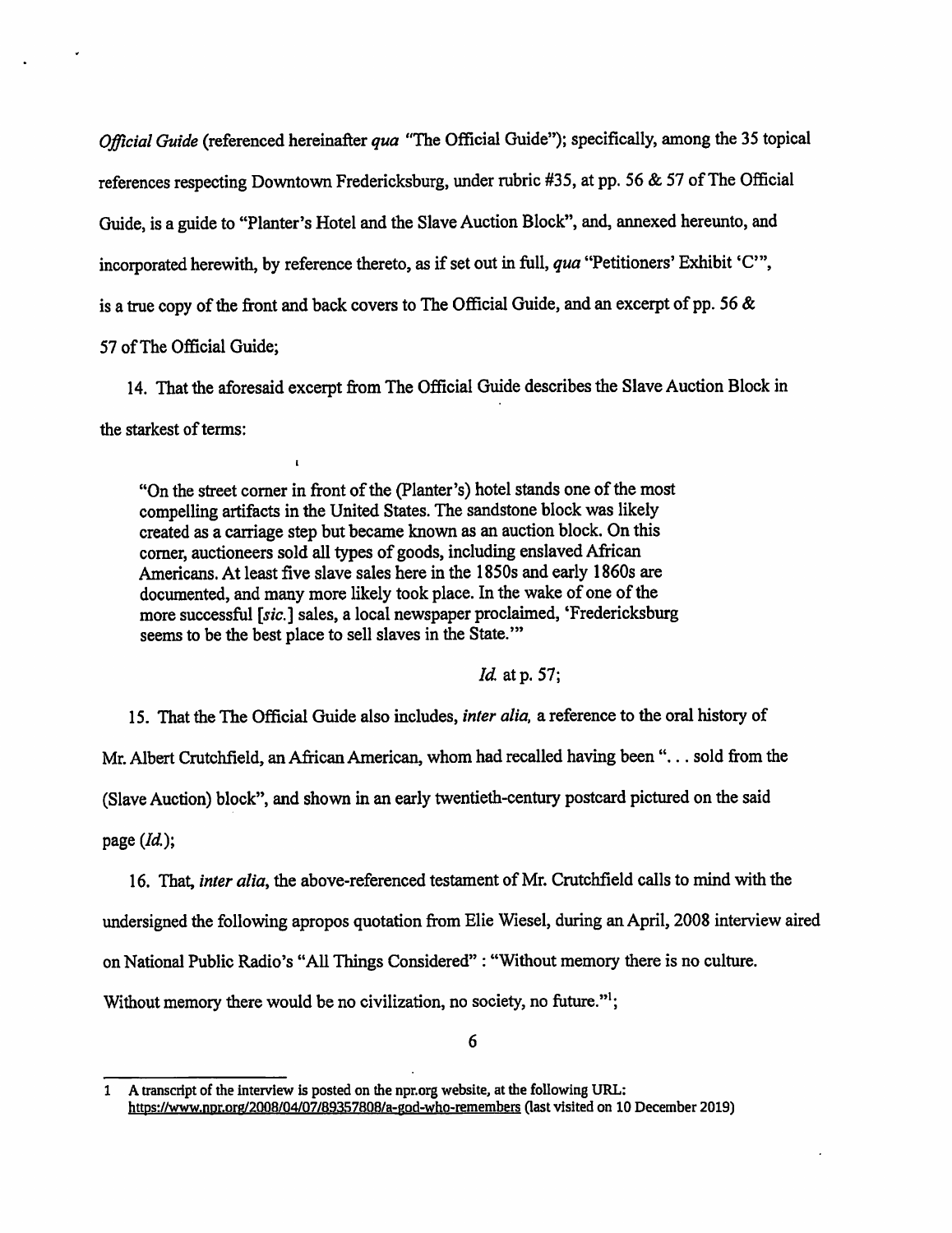#### The City Counsel Lacked Authority to Order the Removal of the Slave Auction Block

17. That, as adverted to in the opening paragraph of the instant Petition, the Commonwealth of Virginia, the Supreme Court of Virginia has long followed the Dillon Rule of statutory construction, and limits the powers of local governments to those expressly granted to them by the State;

18. That, for purposes of the instant Petition, the relevant statutory provision respecting the powers expressly conferred by the State to the City of Fredericksburg respecting the latter's power to remove historic landmarks is set forth at § 15.2-2306 of the Code of Virginia, as amended, under the rubric: "Preservation of historical sites and architectural areas," and, annexed hereunto, and incorporated herewith by reference thereto, as if set out in full, qua "Exhibit 'D'", is a true xerographic copy of said statutory provision;

19. That the express grant of authority by the State to the City of Fredericksburg respecting the removal of a historic landmark is contained in § 15.2-2306 (A) (2), the language of which is set forth, haec verba, as follows:

"Subject to the provisions of subdivision 3 of this subsection the governing body may provide in the ordinance that no historic landmark, building or structure within any district shall be razed, demolished or moved until the razing, demolition or moving thereof is approved by the review board, or, on appeal, by the governing body after consultation with the review board."

## (emphasis added);

20. That, as an aside, it bears reference in the foregoing excerpted statutory subsection to "... subdivision 3 of this subsection..." is the statutory grant of authority which enabled the City Council to enact Fredericksburg City Code § 72-23.1 (F) (2), *id est*, the authority referenced in the opening paragraph of the instant Petition, which forms the protocol by which your Petitioners have brought the instant appeal;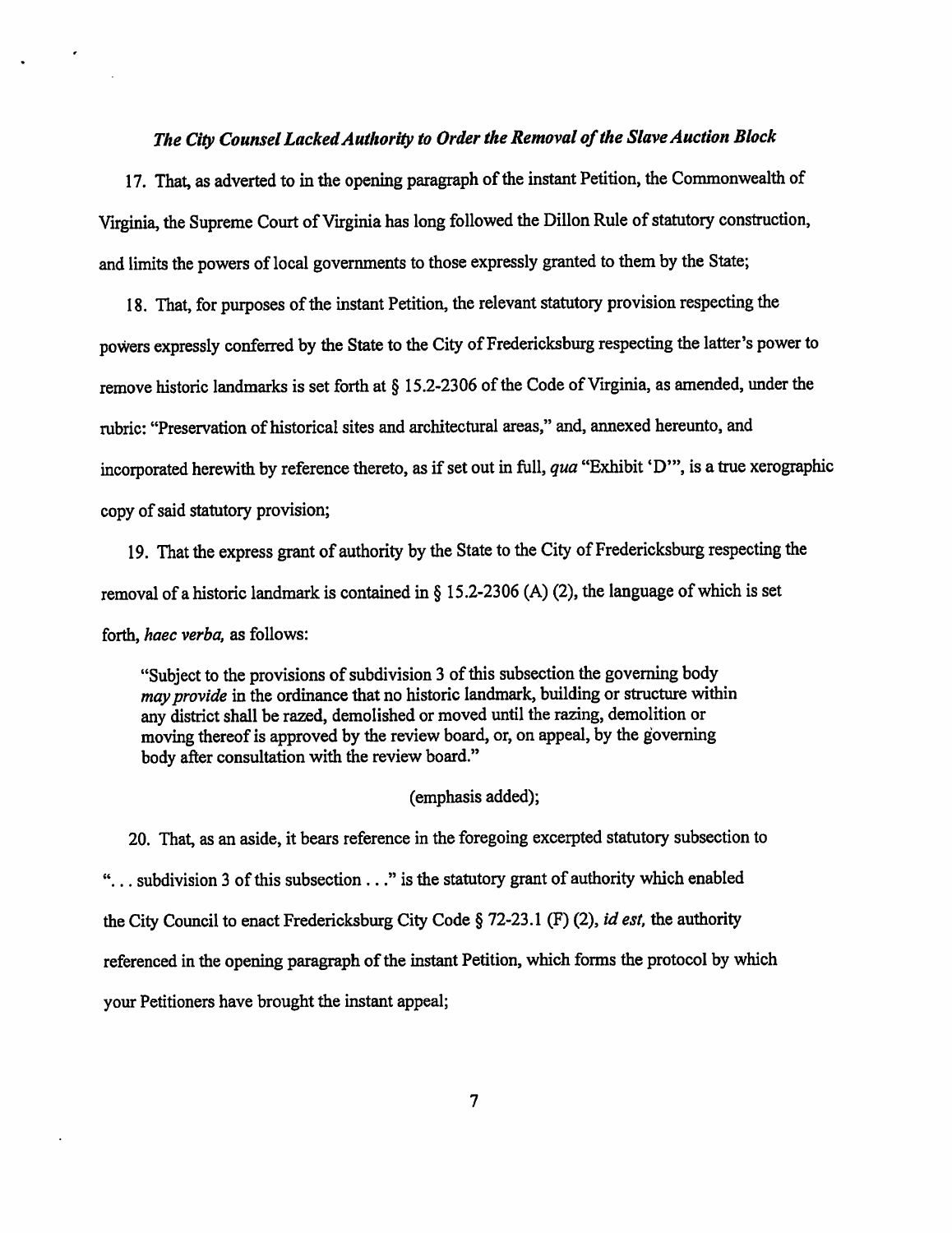21. That the provision of the said subsection that bears scrutiny here, as detailed further, *infra*, is the use of the appellation "may provide";

 $\epsilon$ 

22. That, pursuant to the express grant of authority contained in § 15.2-2306 of the Code of Virginia, the City of Fredericksburg established the Architectural Review Board (hereinafter referenced qua "ARB") see: § 72-20.3 of the City Code;

23. That, pursuant to the express grant of authority contained in § 15.2-2306 of the Code of Virginia, the City of Fredericksburg also promulgated a detailed Code section, viz., § 72-23.1 of the City Code, under the rubric "Historic District-certificates of appropriateness", containing a number of ramified provisions, spelling out, explicitly, the duties, functions, operations and prerogatives of the ARB, and annexed hereunto, and incorporated herewith, by reference thereto, as if set out in full, qua "Petitioners' Exhibit 'E'";

24. That, in pertinent part, the above-referenced § 72-23.1 of the City Code confers the sole prerogative of ordering the moving of an "historic landmark, building or structure within the HFD", as plainly stated at the following excerpted provision of  $\S$  72-23.1(D) (3) (a):

"No historic landmark, building or structure within the HFD shall be razed, demolished or moved until the razing, demolition or moving thereof is approved by the  $ARB$ ."

# $(emphasis added) - full stop;$

25. That, in spite of the pellucidly clear language conferring upon the ARB the sole prerogative of ordering the moving an "historic landmark, building or structure within the HFD", the City Council did, acting on a foreshortened notice, after having amended its previously published meeting agenda, purported to vote 6 to 1, on 11 June 2019, to excise the Slave Auction Block from its location at the northwest corner of William and Charles Streets, and to place it in the Fredericksburg Area Museum;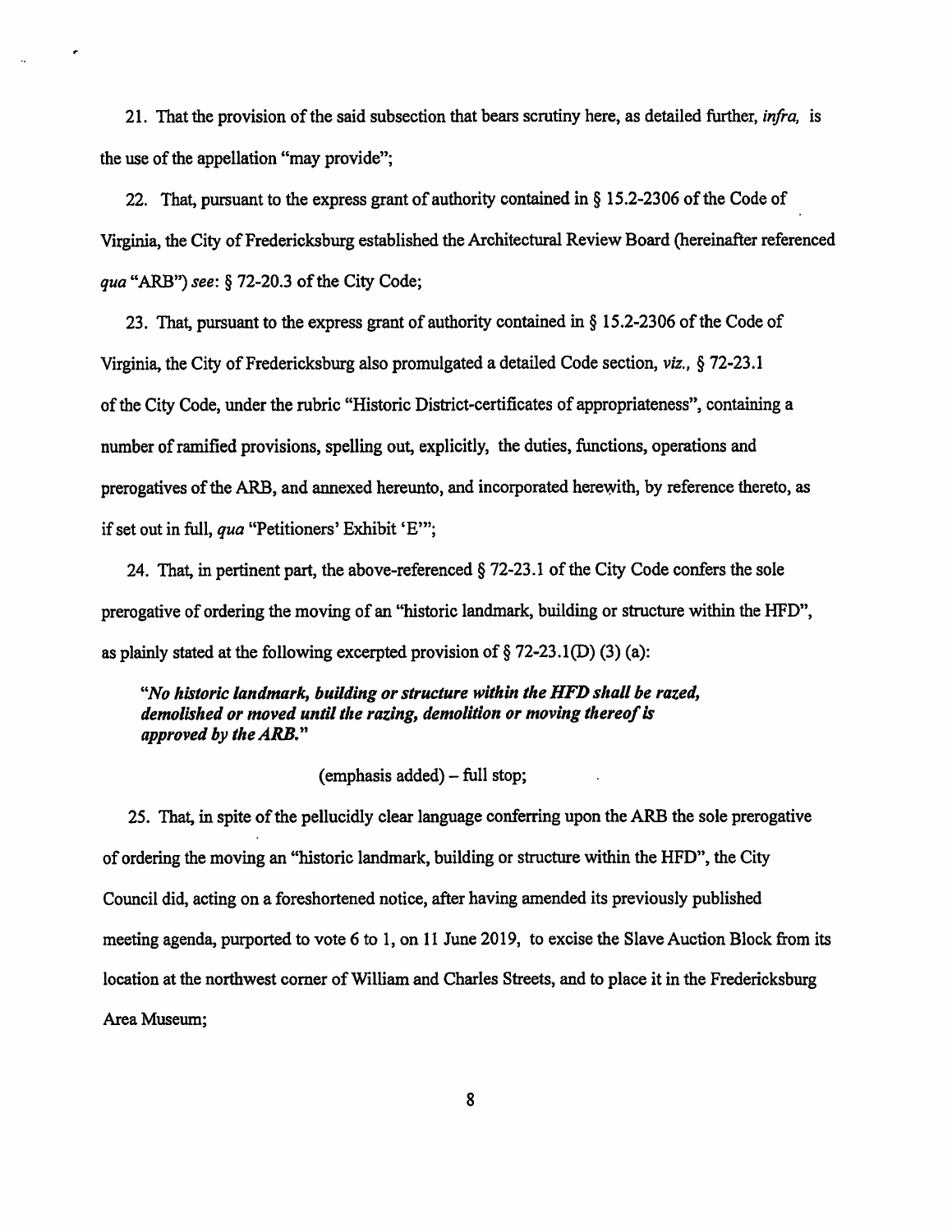26. That in palpable contradistinction to its 11 June 2019 ultra vires diktat as regards the Slave Auction Block, the City Council did, on 31 July 2019, apparently, in belated recognition of the primacy of the ARB as regards the City Council's manifest intent to move the Slave Auction Block, submit to the ARB a Verified Application for a Certificate of Appropriateness (hereinafter referenced qua "COA"), and annexed hereunto, and incorporated herewith, by reference, as if set out in full, qua "Petitioners' Exhibit 'F'", is a true copy of the said COA application (hereinafter referenced qua "the COA Application");

27. That, the COA Application can only be characterized, charitably, as a post hoc maneuver by the City Council, to attempt to get the ARB to put its imprimatur on the City Council's above-referenced improper 11 June 2019, respecting the Slave Auction Block;

28. That, as it happened, the ARB would have nothing of such an exercise, and did not undertake any decision as regards the COA Application;

29. That, in evident recognition of the untenable position in which the above-referenced sequence of improvident steps of the City Council had placed the ARB, ARB Chair Jon Gerlach prepared and had entered into the ARB record, respecting the COA Application, on 12 August 2019, a written entitled "Chair's Written Statement re Moving the Slave Auction Block...", and, annexed hereunto, and incorporated herewith by reference thereto, as if set out in full, qua "Petitioners' Exhibit 'G'", is a true xerographic copy of the Chair's said statement (referenced hereinafter qua "the ARB Chair's Statement");

30. That a perusal of the ARB Chair's Statement constitutes an accurate encapsulation of the predicament in which the City Council had placed the ARB, both from a factual, as well as a legal standpoint, including, *inter alia*, at footnote #2, a spot on recitation of the applicability of the Dillon Rule to the then emerging public controversy;

9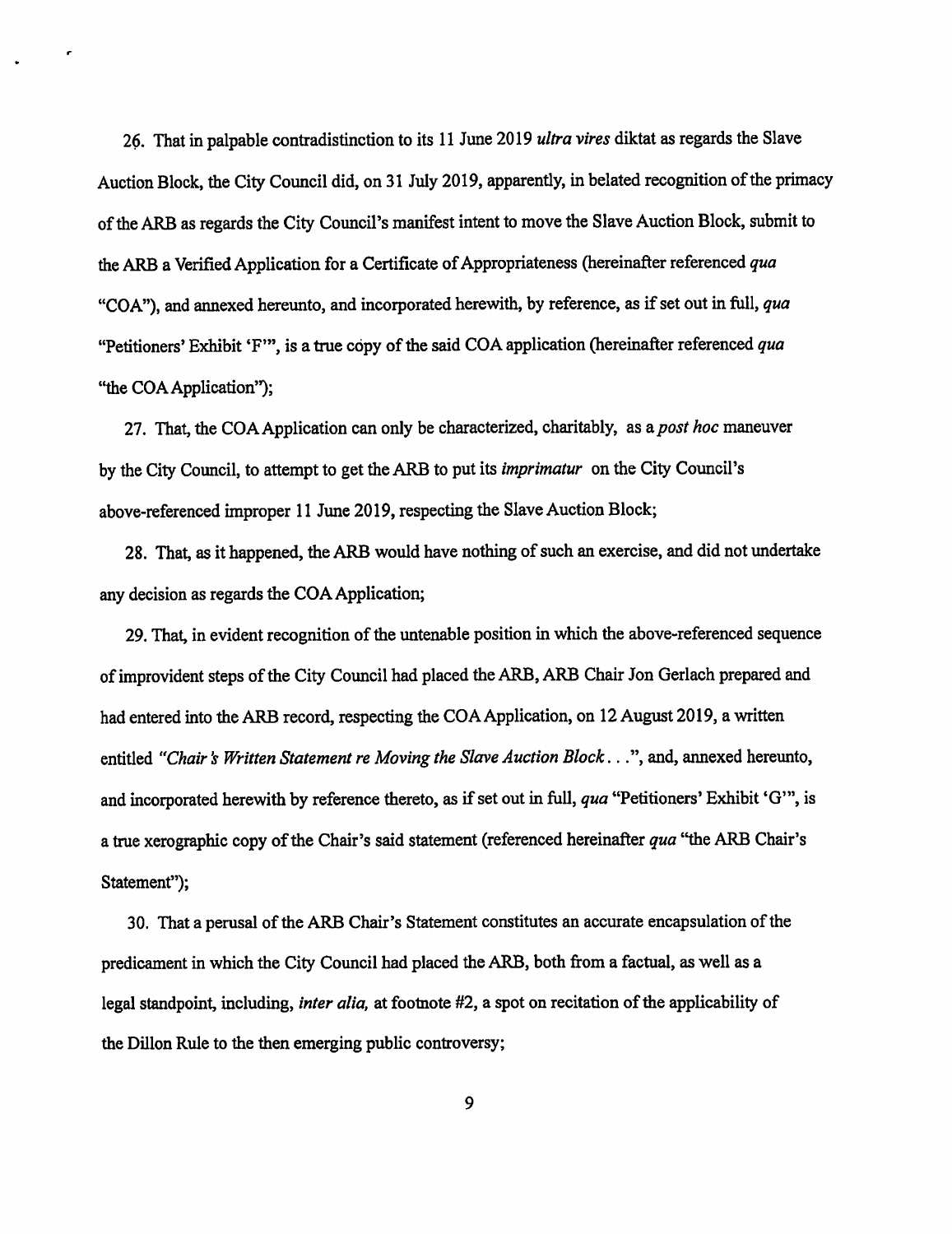31. That, evidently heedless of the ARB Chair's Statement, the City Council went ahead anyway, and, at the 12 November 2019, Regular Meeting of the City Council, and purported to act, "Granting a Certificate of Appropriateness for the Relocation of the Slave Auction Block to the Fredericksburg Area Museum", and, attached hereto, and incorporated herewith by reference thereto, as if set out in full, qua "Petitioners' Exhibit 'H'", is a true, unxepurgated copy of the subject Order (referenced hereinafter qua "the 12 November Order of the City Council";

32. That, as pointed out in the ARB Chair's Statement, the 12 November 2019 Order of the City Council is irreffagably improper, void ab initio, and contrary to the Dillon Rule;

33. That the Dillon Rule, which was first recognized by the Supreme Court of Virginia, in the case Winchester v. Redmond, 93 Va. 711,25 S.E. 1001 (1896), a decision in which the Court quoted with approval from the learned treatise 1 Dillon on Mun.Corp. (3d ed.), § 89, summed up its application as follows, viz.:

"[A] municipal corporation possesses and can exercise the following powers, and no others: First, those granted in express words; Second, those necessarily or fairly implied in or incident to the powers expressly granted; Third, those essential to the declared objects and purposes of the corporation, not simply convenient, but indispensable. Any fair, reasonable doubt concerning the existence of power is resolved by the courts against the corporation, and the power is denied."

Id. at 714, 25 S.E. at 1002. Accord: County Board v. Brown, 229 Va. 341, 344, 329 S.E.2d 468, 470 (1985); Tabler v. Fairfax County, 221 Va. 200,202,269 S.E.2d 358, 359 (1980); Commonwealth v. Arlington County Bd, 217 Va. 558, 573-74,232 S.E.2d 30,40 (1977); City of Richmond v. County Board, 199 Va. 679,684,101 S.E.2d 641, 644-45 (1958); Donable v. Harrisonburg, 104 Va. 533, 535, 52 S.E. 174,175 (1905);

34. That, although the Dillon Rule has been applied by the Supreme Court of Virginia for over 125 years, as perspicaciously observed by ARB Chair Gerlach, in the ARB Chair's Statement, it remains the law in Virginia to this day; &

35. That, what that means, essentially, is that the City Council is denied an argument to attempt to bend the law to justify its subject improper action.